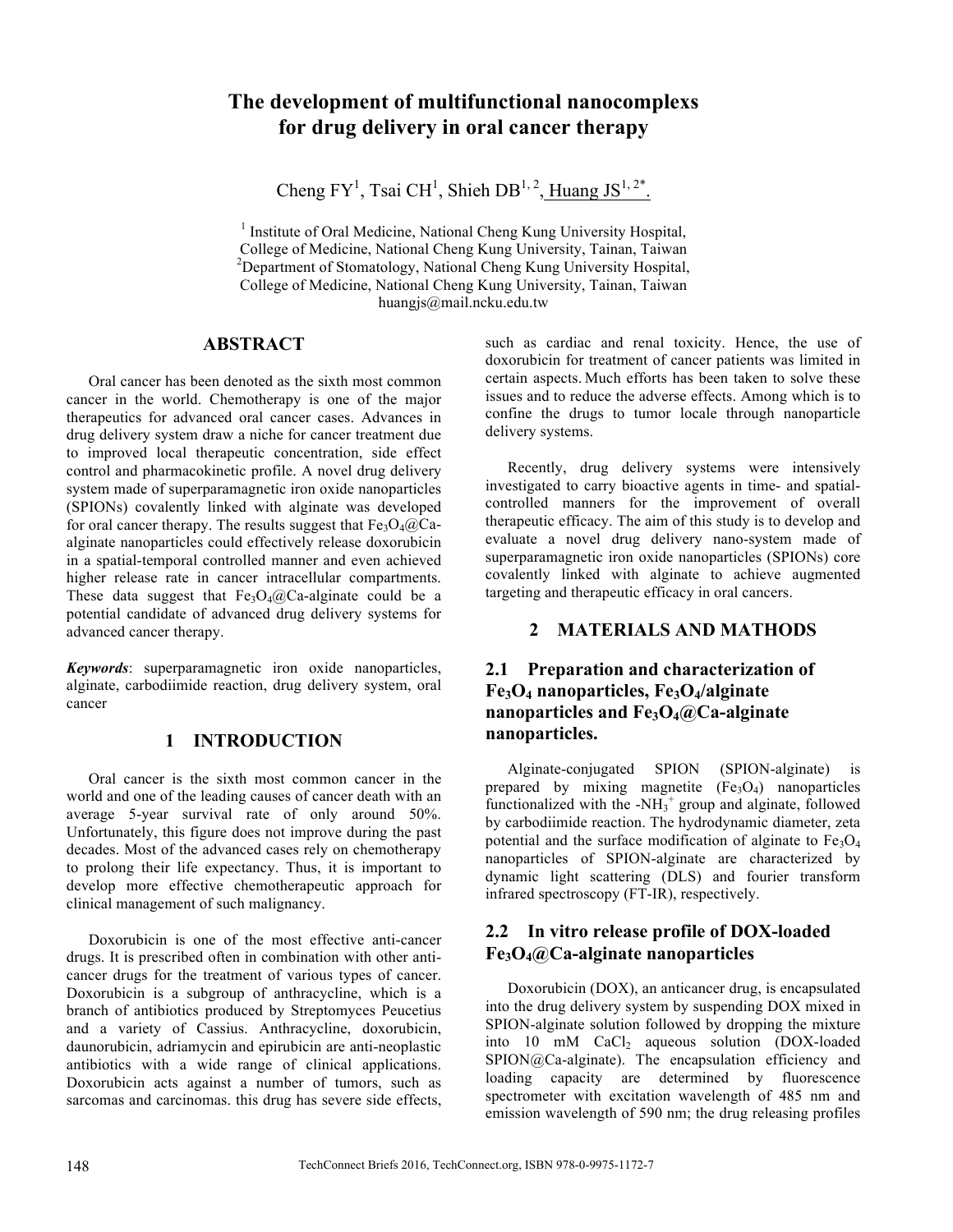of DOX-loaded SPION@Ca-alginate at four different media (ddH2O, cytoplasm mimicking buffer and PBS at pH7.4 or 5.5) are monitored every 24 hours over 7 days period..

### **2.3 In vitro cytotoxicity evaluation of DOXloaded Fe3O4@Ca-alginate nanoparticles**

OEC-M1 cells were seeded at  $5\times10^3$  cells/well in a 96well plate. After 24 hours, serial dilutions of free DOX and  $DOX$ -loaded Fe<sub>3</sub>O<sub>4</sub>@Ca-alginate nanoparticles were added to the cells with final concentrations ranging from  $0.1 \mu M$ to 2.0 µM (DOX concentration), and were incubated for additional 24 hours. Then, MTT tests were applied to verify the vital cell counts in various DOX concentrations.

#### **3 RESULTS**

The hydrodynamic diameter and zeta potential of SPIONalginate is  $80.3 \pm 20.6$  nm and  $-39.00 \pm 0.34$  mV, respectively. The FT-IR spectra of SPION-alginate reveal successful conjugation of alginate to  $Fe<sub>3</sub>O<sub>4</sub>$  nanoparticles. The encapsulation efficiency and loading capacity reached 61% and 1218.21 µg/mg Fe, respectively when the ratio of DOX to Fe is 2:1 (weight to weight). In vitro drug releasing profiles of DOX-loaded Fe<sub>3</sub>O<sub>4</sub> $@$ Ca-alginate nanoparticles showed an initial releasing phase occurred within 24 hours then reached saturation at 48 hour. The cumulative releasing profile of DOX is environment-pH dependent and the highest releasing was found to be at pH 5.5 (44.88  $\pm$ 1.76 % at the  $7<sup>th</sup>$  day). [Figure 1]

The cumulative DOX concentration released from the nanoparticles present in the four different buffer systems increased in the following order: deionized water< PBS (pH  $7.4$ ) < PBS (pH  $5.5$ ) < cytoplasm mimicking buffer. The releasing profiles of DOX-loaded Fe<sub>3</sub>O<sub>4</sub> $@$ Ca-alginate nanoparticles were independent of calcium concentration in the solution (Figure 1. CaCl<sub>2</sub>: A. 10.0mM. B. 5.0mM. C. 2.0mM.) that may entrap doxorubicin in the alginate matrix. [Figure 2]

The in vitro cytotoxicity assay showed that DOX-loaded Fe<sub>3</sub>O<sub>4</sub>@Ca-alginate has a strong association between  $Ca^{2+}$ crosslinking density and their in vitro cytotoxicity. The efficacy was enhanced by lowering  $Ca^{2+}$ -crosslinking density. At low DOX concentration of 0.5 µM, nanoencapsulation delivered superior cancer cell cytotoxicity that lower crosslinking by  $CaCl<sub>2</sub>$  (2.5mM) gaves better cytotoxicity response than higher crossking and free DOX. This may be caused by the delayed DOX release to prolong effective exposure time to the cancer cells. [Figure 2] However, at high DOX concentration, despite the same trend of calcium concentration dependent cancer cell cytoxic response was observed, free DOX of the same concentration delivered better anti-cancer efficacy.

This may attribute to the fact that higher DOX concentration could be achieved in their free form when compared to prolonged lower concentration exposure. These results suggested that a critical concentration exist for optimized  $DOX$  loaded  $Fe<sub>3</sub>O<sub>4</sub>(a)Ca-alginate$ nanoparticles to achieve the best in vitro and in vivo treatment outcome and should be further explored. Bsides, in vitro toxicity study could not reflect the hemodynamics and pharmacokinetics of the delievry system in real disease model. Further in vivo validation should be performed to reach a solid conclusion.

**Figure 1. In vitro release profile of DOX-loaded Fe3O4@Ca-alginate nanoparticles.** 



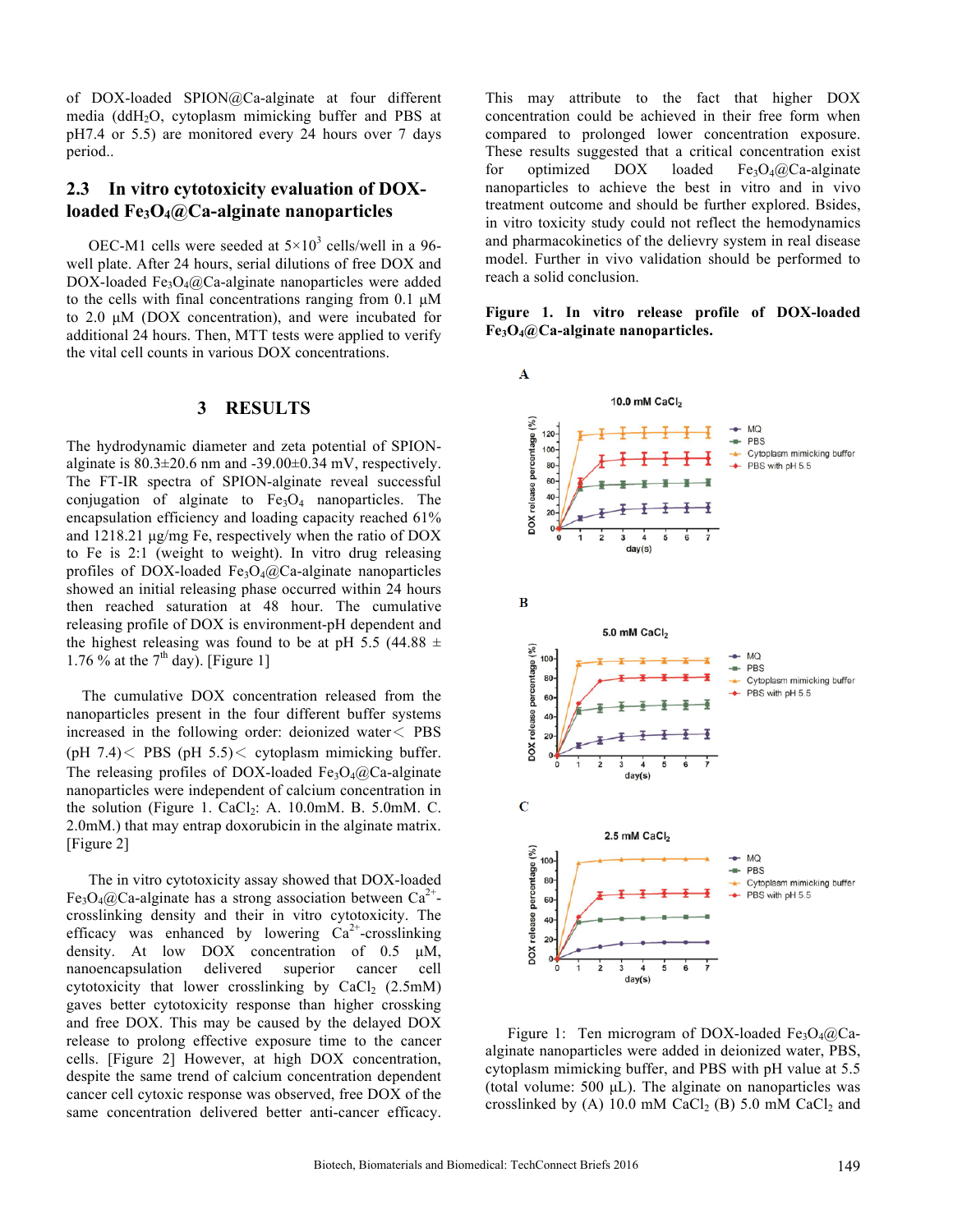$(C)$  2.5 mM CaCl<sub>2</sub>. The buffers were removed for quantification of released DOX and replenished every day with new buffers. The released DOX were determined by fluorescent spectrometer (excitation wavelength: 485 nm; emission: wavelength: 590 nm).

#### **Figure 2. In vitro cytotoxicity evaluation of DOX-loaded Fe3O4@Ca-alginate nanoparticles**



Figure 2: DOX loaded Fe<sub>3</sub>O<sub>4</sub>@alginate nanoparticles were crosslinked with different calcium concentrations (2.5, 5 and 10mM). These nanoparticles at 20 ppm equivalent iron concentration were analyzed for cytotoxicity to OEC-M1 oral cancer cell line after 24hrs of exposure. The free DOX of the same loading concentration was served as the control.

#### **4 DISCUSSION**

In this study, we succeded in the preparation of  $Fe<sub>3</sub>O<sub>4</sub>$ nanoparticles with further biocompatible modification of alginate on the surface to derive the core shell nano drug carrier by modifying a synthesis procedure previously described by Shieh et al.'s. The Fe<sub>3</sub>O<sub>4</sub>@alginate nanoparticles were characterized by DLS for their size distribution and FT-IR for their surface chemistry as well as TEM for ultrastructure features.

In selected cases of localized recurrent oral cancer patients, re-operation or re-irradiation were considered. However, for most patients, palliative chemotherapy is the standard treatment of choice. Current systemic antineoplasm therapy usually induced severe side effects and did not significantly improve overall survival.

In this study, we presented a novel cancer chemotherapy with nano drug delivery system consists of an  $Fe<sub>3</sub>O<sub>4</sub>$ nanoparticle core and alginate shell cross-linked by calcium ions. Such system could preferentially release anti-cancer drug such as DOX to the cancer cells in a controlled slow release mode while boost up local concentration of chemotherapeutic agents through enhanced permeation and retention effect (EPR). Our results suggest that  $Fe<sub>3</sub>O<sub>4</sub>( $\partial$ )Ca-$  alginate nanoparticles could release anti-cancer drugs preferentially in cytoplasm of the cancer cells (in cytoplamsic mimic buffer) and perfromed a slow release for over one week period in tissue fluid mimic environment (neutral pH PBS). Besides, the nanocarrier present acidic environment triggered release (pH 5.5 PBS) thus would preferentially deliver therapeutic agents in the cancer microenvironment that is known to be acidic (pH  $4 \sim 5.8$ ) due to Warber's effect. (Figure 1) Such property would significantly reduce the potential off-target side effects and the required frequent dose of chemotherapeutic agents thus encourage better patient complience.

Besides, iron oxide nanoparticles are generally recognized to be biocompatible and has been applied in clinical settings such as MRI contrast agent (Resovist for example) due to their superparamagnetism. Such T2 weighted MR imaging contrast further allowed atrgeting validation of chemotherapeutics through MRI. Such property encouraged further design of integrated diagnosis and therapy in one platform.

Due to the high surface to volume ratio, the alginate moiety on nanoparticles are capable of carrying a significant payload containing even a cocktail of multiple drugs to simultaneously inhibit cancer signaling pathways in synchronized manner. Future integration and optimization of the cocktail delivery is warrented. Moreover, our in vitro release study suggest efficient intracellular release than outside cells.

Nanoparticles have also been reported to direct the therapeutics to the target cell nuclei to exert improved molecular level control of anti-cancer effects. Nanoparticles are also known for better tissue penetration due to their extremely small form factor and the unique size of the  $Fe<sub>3</sub>O<sub>4</sub>(a)$  Alginate designed in this study further distinguished normal versus cancer permeation by EPR effect for improved tumor tissue accumulation for an extended period. The in vitro cytotoxicity data indicates that DOX-loaded Fe<sub>3</sub>O<sub>4</sub>@Ca-alginate nanoparticles exhibit excellent therapeutic efficacy. These data suggest  $Fe<sub>3</sub>O<sub>4</sub>(a)$ Ca-alginate may be a candidate for future anticancer drug delivery systems for advanced malignant disease management.